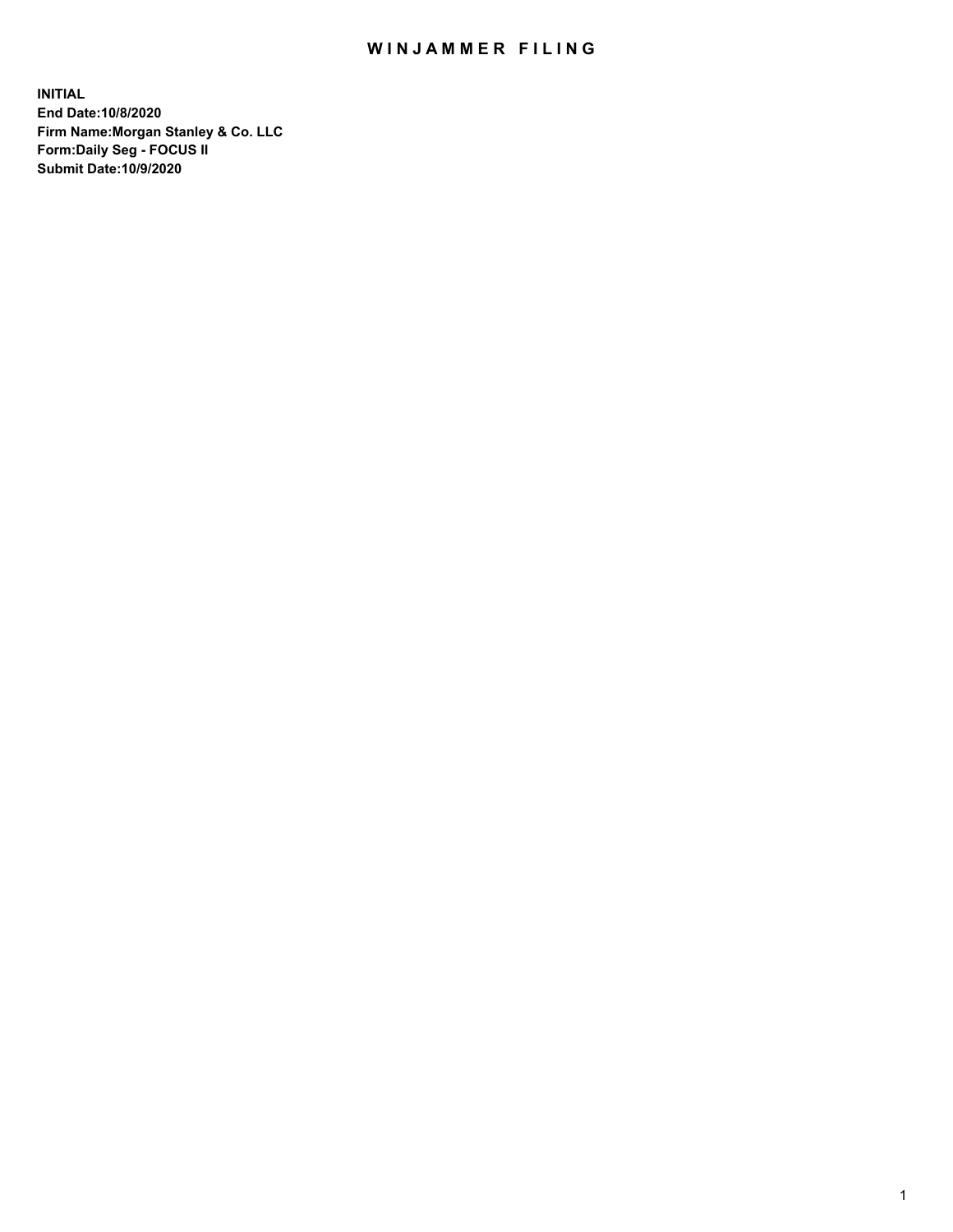**INITIAL End Date:10/8/2020 Firm Name:Morgan Stanley & Co. LLC Form:Daily Seg - FOCUS II Submit Date:10/9/2020 Daily Segregation - Cover Page**

| Name of Company                                                                                                                                                                                                                                                                                                               | Morgan Stanley & Co. LLC                               |
|-------------------------------------------------------------------------------------------------------------------------------------------------------------------------------------------------------------------------------------------------------------------------------------------------------------------------------|--------------------------------------------------------|
| <b>Contact Name</b>                                                                                                                                                                                                                                                                                                           | <b>Ikram Shah</b>                                      |
| <b>Contact Phone Number</b>                                                                                                                                                                                                                                                                                                   | 212-276-0963                                           |
| <b>Contact Email Address</b>                                                                                                                                                                                                                                                                                                  | Ikram.shah@morganstanley.com                           |
| FCM's Customer Segregated Funds Residual Interest Target (choose one):<br>a. Minimum dollar amount: ; or<br>b. Minimum percentage of customer segregated funds required:% ; or<br>c. Dollar amount range between: and; or<br>d. Percentage range of customer segregated funds required between:% and%.                        | 235,000,000<br><u>0</u><br><u>00</u><br>0 <sup>0</sup> |
| FCM's Customer Secured Amount Funds Residual Interest Target (choose one):<br>a. Minimum dollar amount: ; or<br>b. Minimum percentage of customer secured funds required:%; or<br>c. Dollar amount range between: and; or<br>d. Percentage range of customer secured funds required between:% and%.                           | 140,000,000<br><u>0</u><br><u>00</u><br>0 <sub>0</sub> |
| FCM's Cleared Swaps Customer Collateral Residual Interest Target (choose one):<br>a. Minimum dollar amount: ; or<br>b. Minimum percentage of cleared swaps customer collateral required:%; or<br>c. Dollar amount range between: and; or<br>d. Percentage range of cleared swaps customer collateral required between:% and%. | 92,000,000<br><u>0</u><br>0 Q<br>00                    |

Attach supporting documents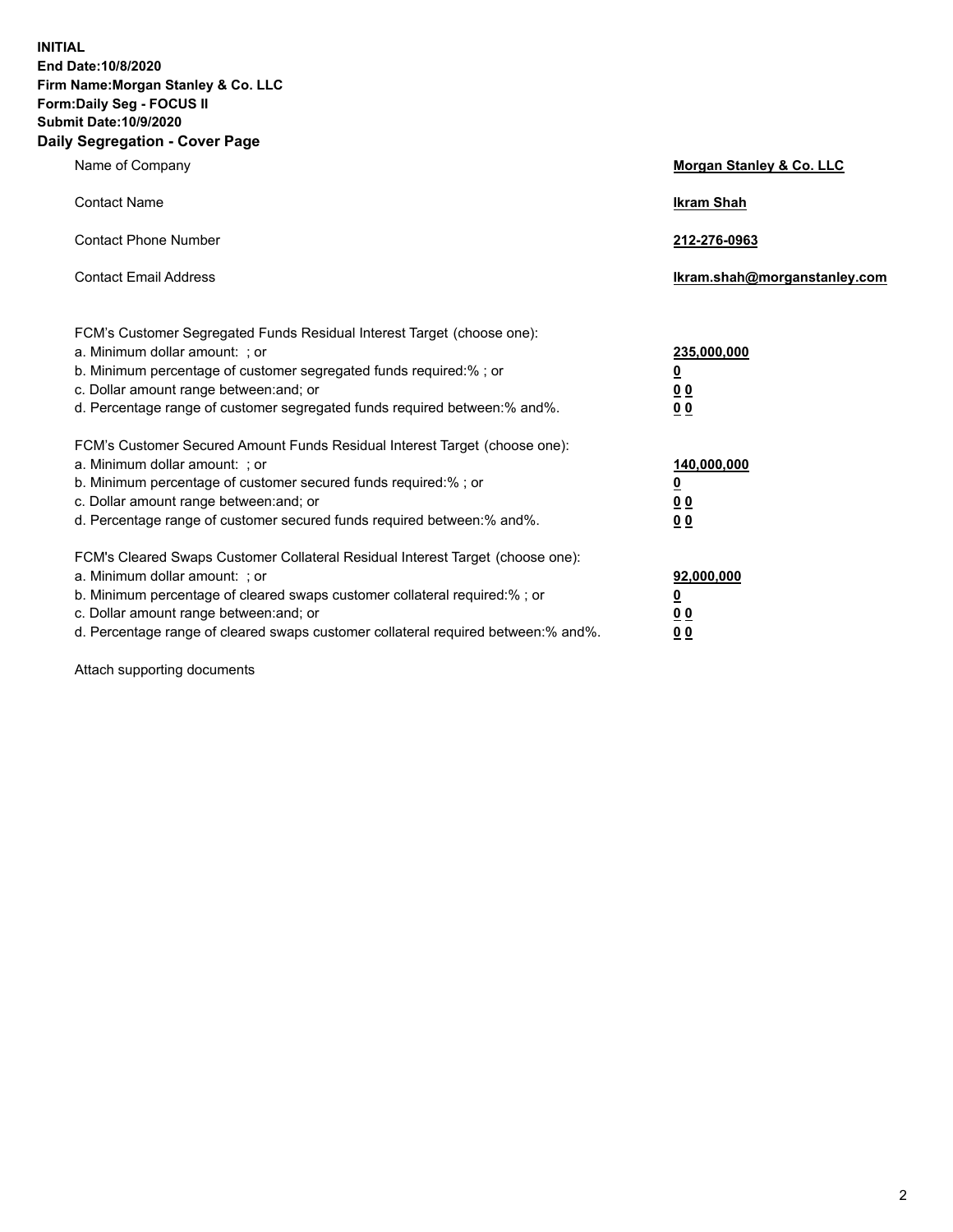## **INITIAL End Date:10/8/2020 Firm Name:Morgan Stanley & Co. LLC Form:Daily Seg - FOCUS II Submit Date:10/9/2020**

## **Daily Segregation - Secured Amounts**

Foreign Futures and Foreign Options Secured Amounts Amount required to be set aside pursuant to law, rule or regulation of a foreign government or a rule of a self-regulatory organization authorized thereunder 1. Net ledger balance - Foreign Futures and Foreign Option Trading - All Customers A. Cash **4,347,454,092** [7315] B. Securities (at market) **2,858,150,360** [7317] 2. Net unrealized profit (loss) in open futures contracts traded on a foreign board of trade **335,884,089** [7325] 3. Exchange traded options a. Market value of open option contracts purchased on a foreign board of trade **9,391,916** [7335] b. Market value of open contracts granted (sold) on a foreign board of trade **-14,166,958** [7337] 4. Net equity (deficit) (add lines 1. 2. and 3.) **7,536,713,499** [7345] 5. Account liquidating to a deficit and account with a debit balances - gross amount **42,983,020** [7351] Less: amount offset by customer owned securities **-42,347,828** [7352] **635,192** [7354] 6. Amount required to be set aside as the secured amount - Net Liquidating Equity Method (add lines 4 and 5) 7. Greater of amount required to be set aside pursuant to foreign jurisdiction (above) or line 6. FUNDS DEPOSITED IN SEPARATE REGULATION 30.7 ACCOUNTS 1. Cash in banks A. Banks located in the United States **425,325,168** [7500] B. Other banks qualified under Regulation 30.7 **650,971,703** [7520] **1,076,296,871** 2. Securities A. In safekeeping with banks located in the United States **640,081,110** [7540] B. In safekeeping with other banks qualified under Regulation 30.7 **31,153,676** [7560] **671,234,786** 3. Equities with registered futures commission merchants A. Cash **25,108,599** [7580] B. Securities **0** [7590] C. Unrealized gain (loss) on open futures contracts **-938,559** [7600] D. Value of long option contracts **0** [7610] E. Value of short option contracts **0** [7615] **24,170,040** [7620] 4. Amounts held by clearing organizations of foreign boards of trade A. Cash **0** [7640] B. Securities **0** [7650] C. Amount due to (from) clearing organization - daily variation **0** [7660] D. Value of long option contracts **0** [7670] E. Value of short option contracts **0** [7675] **0** [7680] 5. Amounts held by members of foreign boards of trade A. Cash **3,462,584,813** [7700] B. Securities **2,186,915,574** [7710] C. Unrealized gain (loss) on open futures contracts **336,822,648** [7720] D. Value of long option contracts **9,391,916** [7730] E. Value of short option contracts **-14,166,958** [7735] **5,981,547,993** 6. Amounts with other depositories designated by a foreign board of trade **0** [7760] 7. Segregated funds on hand **0** [7765] 8. Total funds in separate section 30.7 accounts **7,753,249,690** [7770]

- 9. Excess (deficiency) Set Aside for Secured Amount (subtract line 7 Secured Statement Page 1 from Line 8)
- 10. Management Target Amount for Excess funds in separate section 30.7 accounts **140,000,000** [7780]
- 11. Excess (deficiency) funds in separate 30.7 accounts over (under) Management Target **75,900,999** [7785]

**0** [7305]

**7,537,348,691** [7355]

## **7,537,348,691** [7360]

[7530]

[7570]

[7740] **215,900,999** [7380]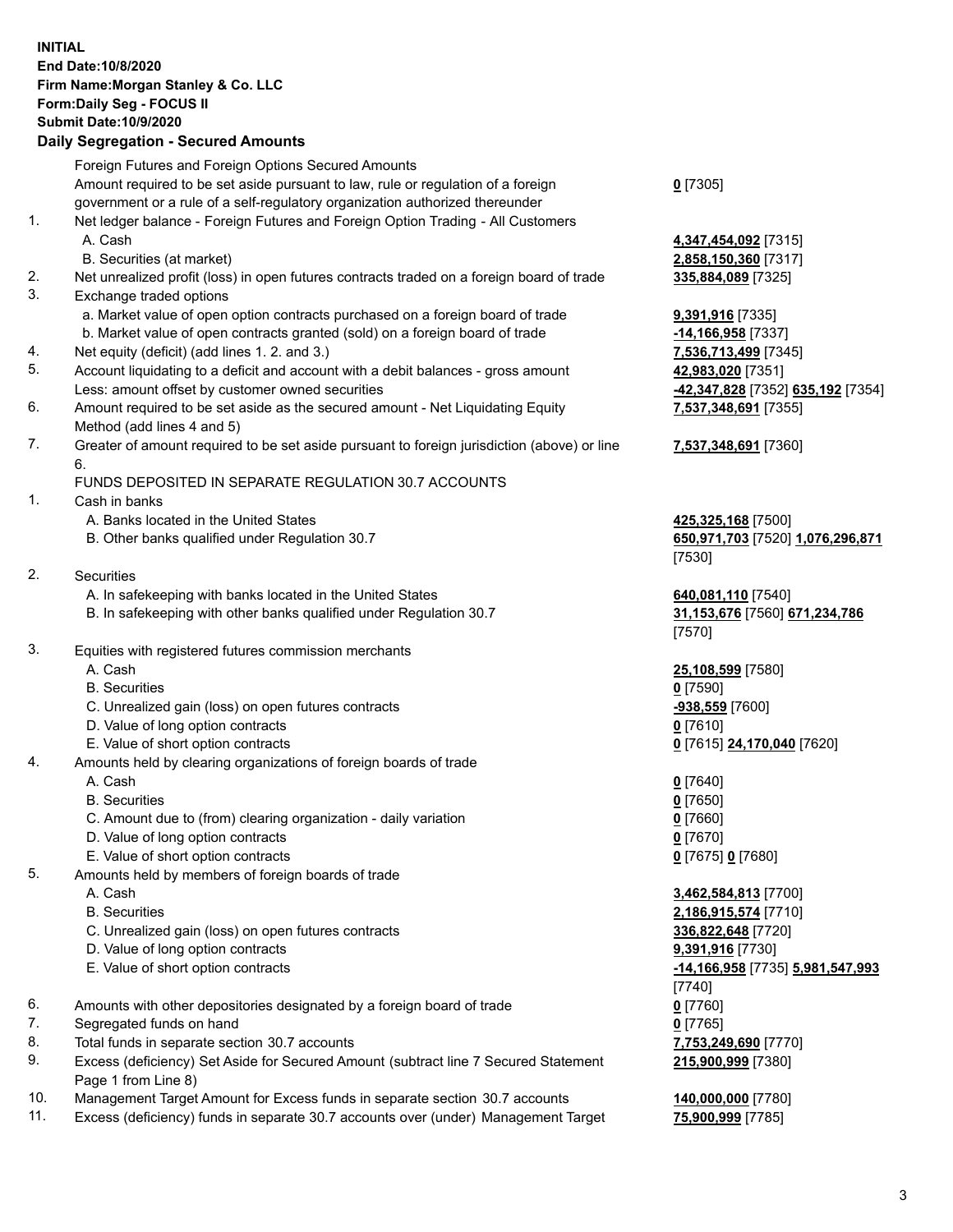**INITIAL End Date:10/8/2020 Firm Name:Morgan Stanley & Co. LLC Form:Daily Seg - FOCUS II Submit Date:10/9/2020 Daily Segregation - Segregation Statement** SEGREGATION REQUIREMENTS(Section 4d(2) of the CEAct) 1. Net ledger balance A. Cash **16,570,399,861** [7010] B. Securities (at market) **8,614,736,109** [7020] 2. Net unrealized profit (loss) in open futures contracts traded on a contract market **225,942,671** [7030] 3. Exchange traded options A. Add market value of open option contracts purchased on a contract market **452,997,900** [7032] B. Deduct market value of open option contracts granted (sold) on a contract market **-363,119,127** [7033] 4. Net equity (deficit) (add lines 1, 2 and 3) **25,500,957,414** [7040] 5. Accounts liquidating to a deficit and accounts with debit balances - gross amount **227,869,655** [7045] Less: amount offset by customer securities **-226,314,495** [7047] **1,555,160** [7050] 6. Amount required to be segregated (add lines 4 and 5) **25,502,512,574** [7060] FUNDS IN SEGREGATED ACCOUNTS 7. Deposited in segregated funds bank accounts A. Cash **4,115,295,243** [7070] B. Securities representing investments of customers' funds (at market) **0** [7080] C. Securities held for particular customers or option customers in lieu of cash (at market) **1,246,424,688** [7090] 8. Margins on deposit with derivatives clearing organizations of contract markets A. Cash **12,938,416,131** [7100] B. Securities representing investments of customers' funds (at market) **0** [7110] C. Securities held for particular customers or option customers in lieu of cash (at market) **7,368,311,421** [7120] 9. Net settlement from (to) derivatives clearing organizations of contract markets **117,971,814** [7130] 10. Exchange traded options A. Value of open long option contracts **452,997,900** [7132] B. Value of open short option contracts **-363,119,127** [7133] 11. Net equities with other FCMs A. Net liquidating equity **11,086,887** [7140] B. Securities representing investments of customers' funds (at market) **0** [7160] C. Securities held for particular customers or option customers in lieu of cash (at market) **0** [7170] 12. Segregated funds on hand **0** [7150] 13. Total amount in segregation (add lines 7 through 12) **25,887,384,957** [7180] 14. Excess (deficiency) funds in segregation (subtract line 6 from line 13) **384,872,383** [7190] 15. Management Target Amount for Excess funds in segregation **235,000,000** [7194]

16. Excess (deficiency) funds in segregation over (under) Management Target Amount Excess

**149,872,383** [7198]